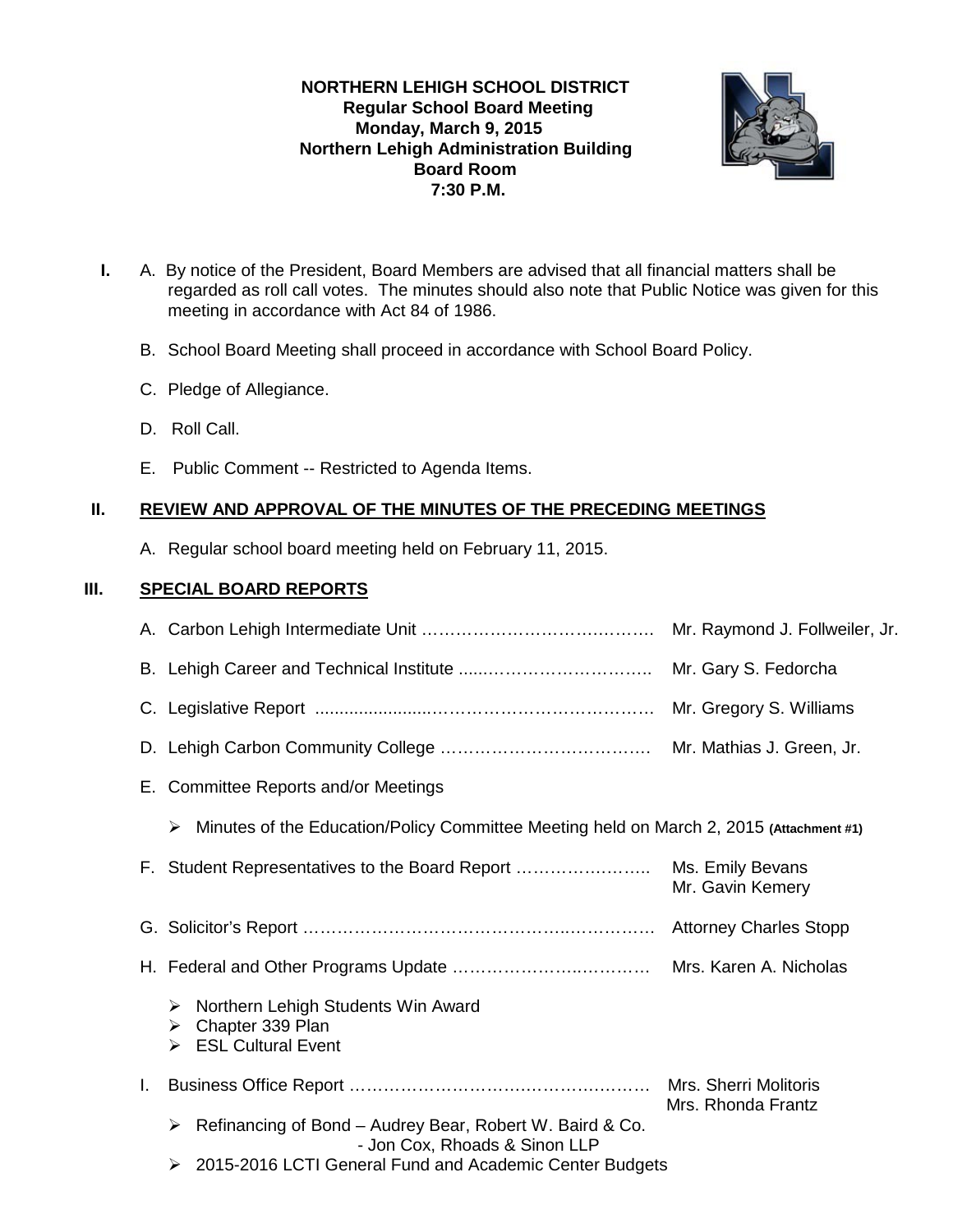|     | High School Graduation - Two options - June 5, 2015 or June 12, 2015<br>➤                                                                                                                     |                                               |                                                                                                                                                                                                                                                                 |  |  |
|-----|-----------------------------------------------------------------------------------------------------------------------------------------------------------------------------------------------|-----------------------------------------------|-----------------------------------------------------------------------------------------------------------------------------------------------------------------------------------------------------------------------------------------------------------------|--|--|
|     | K. An executive session will be held at 6:30 p.m. in the Administration Office Conference Room.                                                                                               |                                               |                                                                                                                                                                                                                                                                 |  |  |
| IV. | <b>PERSONNEL</b><br>A. Termination                                                                                                                                                            |                                               |                                                                                                                                                                                                                                                                 |  |  |
|     |                                                                                                                                                                                               |                                               |                                                                                                                                                                                                                                                                 |  |  |
|     | Approve the termination of Candice Saville for failure to return to work upon conclusion of<br>leave effective January 20, 2015, and in order to assist making her PSERS Disability eligible. |                                               |                                                                                                                                                                                                                                                                 |  |  |
|     | B. Appointment - Instructional                                                                                                                                                                |                                               |                                                                                                                                                                                                                                                                 |  |  |
|     |                                                                                                                                                                                               | Deanna Suozzo<br>1.<br>Assignment:<br>Salary: | <b>Temporary Vacancy Replacement</b><br>Slatington Elementary School 3 <sup>rd</sup> Grade Teacher<br>replacing an employee on maternity leave.<br>Substitute Teacher Rate Days 1-30; Day 31 and beyond<br>\$45,680 prorated (Step 1 Bachelors on the 2014-2015 |  |  |
|     |                                                                                                                                                                                               | Effective:<br><b>Termination Date:</b>        | <b>CBA Salary Schedule)</b><br>March 9, 2015<br>On or about June 9, 2015                                                                                                                                                                                        |  |  |
|     | C. Motion to renew the appointment of the following Co-Curricular positions for the 2015-2016<br>school year:                                                                                 |                                               |                                                                                                                                                                                                                                                                 |  |  |
|     | <b>Head Football Coach</b><br>Joseph Tout<br>\$7,227.00<br>$A$ $C$ $A$ $D$<br>Clarkan Ulusahal<br>Assistant Fasthall Casab                                                                    |                                               |                                                                                                                                                                                                                                                                 |  |  |

| Joseph Tout             | Head Football Coach                            | \$7,227.00 |
|-------------------------|------------------------------------------------|------------|
| Stephen Hluschak        | <b>Assistant Football Coach</b>                | \$4,697.00 |
| Mark Lavine             | <b>Assistant Football Coach</b>                | \$4,697.00 |
| Andrew Lynn             | <b>Assistant Football Coach</b>                | \$4,697.00 |
| <b>Cory Hartsell</b>    | <b>Assistant Football Coach</b>                | \$4,697.00 |
| <b>Manny Guedes</b>     | <b>Assistant Football Coach</b>                | \$4,697.00 |
| Alden Farber            | <b>Assistant Football Coach-Shared Stipend</b> | \$2,348.50 |
| <b>Michael Strohl</b>   | <b>Assistant Football Coach-Shared Stipend</b> | \$2,348.50 |
| <b>Jessica Frew</b>     | <b>Head Field Hockey Coach</b>                 | \$5,224.00 |
| <b>Kelly Follweiler</b> | <b>Assistant Field Hockey Coach</b>            | \$2,902.00 |
| David Oertner           | <b>Head Cross Country Coach</b>                | \$4,330.00 |
| <b>Elizabeth Case</b>   | <b>Assistant Cross Country Coach</b>           | \$2,814.00 |
| Jason Reinhard          | <b>Head Girl's Soccer Coach</b>                | \$5,224.00 |
| Patricia Jones          | <b>Assistant Girl's Soccer Coach</b>           | \$2,902.00 |
|                         |                                                |            |

### **V. POLICY**

#### A. Board Policy First Reading

- 1. Approve school board policy #004 Local Board Procedures Membership, as presented after first reading. **(Attachment #2)**
- 2. Approve school board policy #806 Operations Child/Student Abuse, as presented after first reading. **(Attachment #3)**
- 3. Approve school board policy #818 Operations Contracted Services, as presented after first reading. **(Attachment #4)**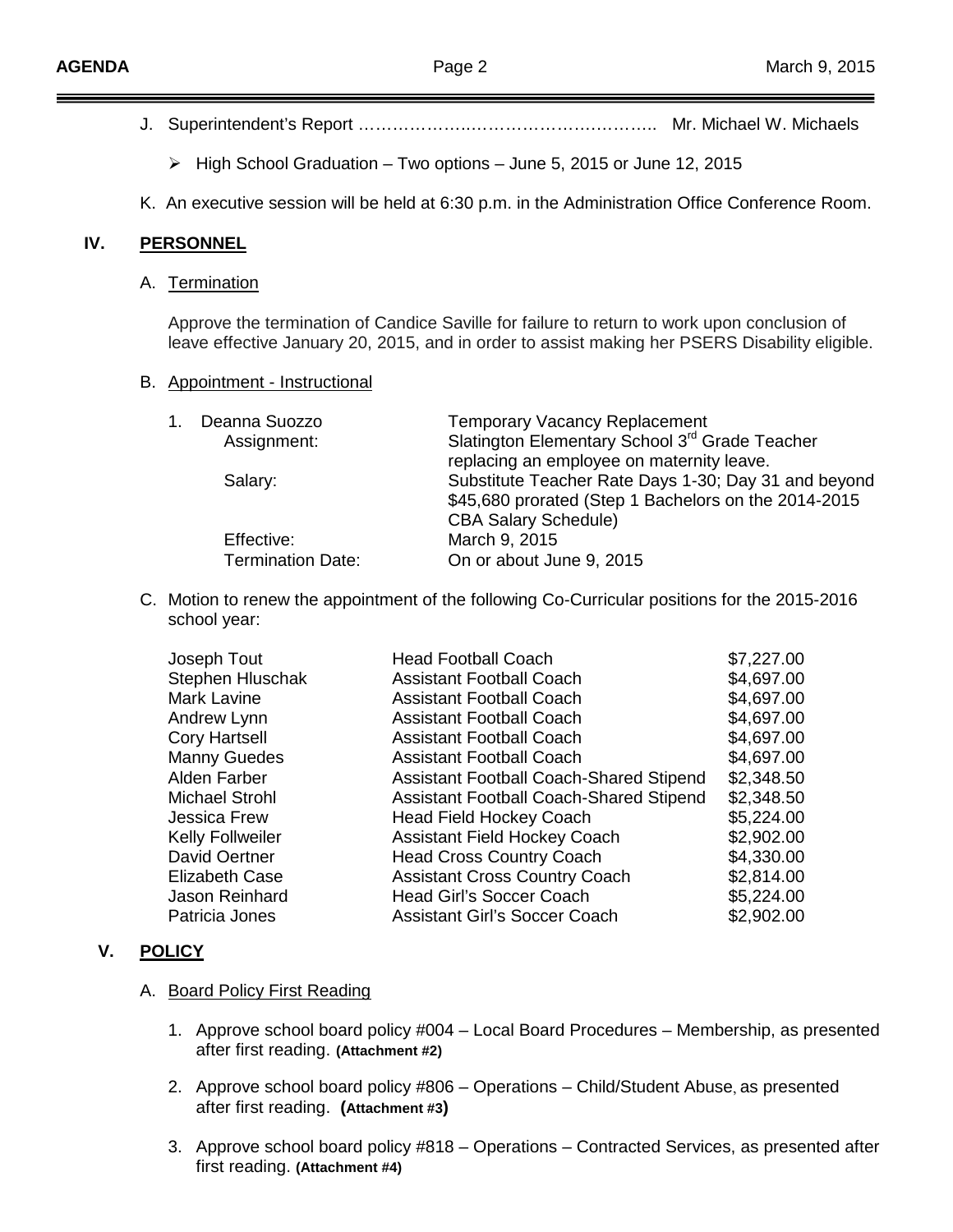### **VI. CONFERENCES**

### **VII. CURRICULUM AND INSTRUCTION**

A. Authorize Community Services for Children to operate the Head Start Pre-K program at Peters Elementary School from September, 2015 through the end of May, 2016. The only obligation of the district is to provide one classroom. **(Attachment #5)**

### **VIII. OLD BUSINESS**

#### **IX. NEW BUSINESS**

## **X. FINANCIAL**

- A. Approve the Following Financial Reports:
	- 1. General Fund Account month of January
	- 2. NLMS Student Activities Account month of January
	- 3. NLHS Student Activities and Scholarship Account month of January
- B. Approve the Following List of Bills:
	- 1. General Fund months of February and March
	- 2. Refreshment Stand month of February
	- 3. Cafeteria Fund month of February

## C. Lehigh Career & Technical Institute 2015-2016 Budget

Approve a resolution regarding the Lehigh Career & Technical Institute general fund budget and Academic Center expenditures for the 2015-2016 school year. The general fund budget total is \$24,725,700.00 an increase of \$427,600 or 1.76%. Northern Lehigh School District's portion of the 2015-2016 general fund budget is \$891,825.43 a decrease of \$14,211.46. The expenditures for the Academic Center budget for the period of July 1, 2015 through June 30, 2016 total \$1,613,620.00 an increase of \$158,740.00 or 10.91%. Northern Lehigh School District's portion is \$12,075, a decrease of \$10,001.00. A copy of the budget was distributed to board members at the February 11, 2015 school board meeting. **(Attachment #6)**

- D. Approve the renewal of our cellular phone service agreement with Verizon Wireless for two (2) Verizon phone lines to be used by our maintenance department and one line each for the Superintendent and Athletic Director at a total cost of \$243.64 per month. This is a month to month agreement and there are no cancellation fees if the agreement is terminated early.
- E. Approve to authorize proper officials to enter into an agreement with the Carbon-Lehigh Intermediate Unit #21 to provide instructional technology related services through Edmentum Products & Services for a three year agreement commencing on July 1, 2015. **(Attachment #7)**
- F. Authorize Administration to bid for a district plow truck.
- G. Approve the resolution authorizing collector of delinquent tax claims to waive interest balances of \$20 or less. **(Attachment #8)**
- H. Approve the resolution exonerating certain delinquent tax claims with de minimis balances and directing Northern Lehigh School District's delinquent collector to cease collection of same. **(Attachment #9)**